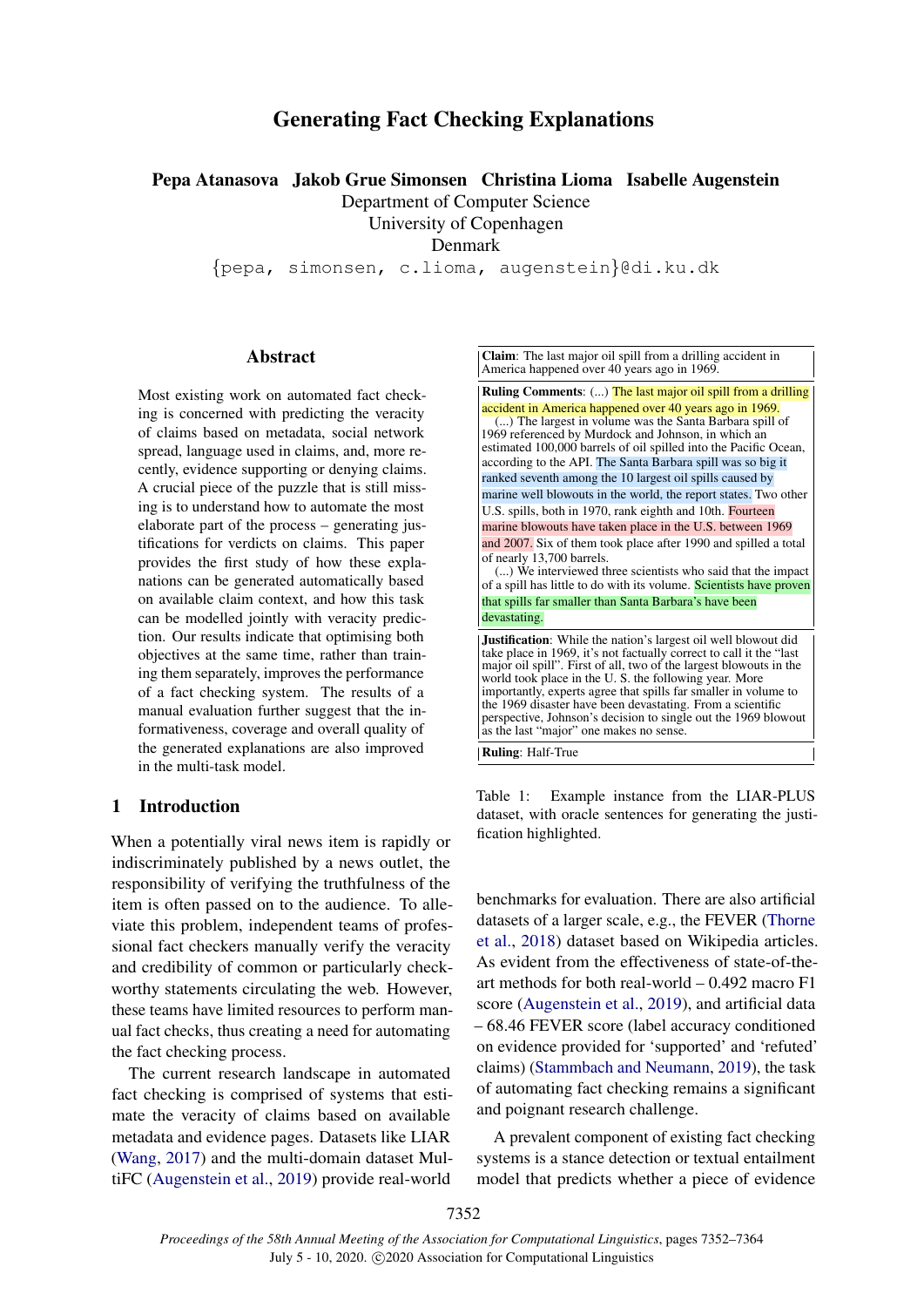contradicts or supports a claim [\(Ma et al.,](#page-9-1) [2018;](#page-9-1) [Mohtarami et al.,](#page-10-3) [2018;](#page-10-3) [Xu et al.,](#page-10-4) [2018\)](#page-10-4). Existing research, however, rarely attempts to directly optimise the selection of relevant evidence, i.e., the self-sufficient explanation for predicting the veracity label [\(Thorne et al.,](#page-10-1) [2018;](#page-10-1) [Stammbach and](#page-10-2) [Neumann,](#page-10-2) [2019\)](#page-10-2). On the other hand, [Alhindi et al.](#page-9-2) [\(2018\)](#page-9-2) have reported a significant performance improvement of over 10% macro F1 score when the system is provided with a short human explanation of the veracity label. Still, there are no attempts at automatically producing explanations, and automating the most elaborate part of the process producing the *justification* for the veracity prediction - is an understudied problem.

In the field of NLP as a whole, both explainability and interpretability methods have gained importance recently, because most state-of-the-art models are large, neural black-box models. Interpretability, on one hand, provides an overview of the inner workings of a trained model such that a user could, in principle, follow the same reasoning to come up with predictions for new instances. However, with the increasing number of neural units in published state-of-the-art models, it becomes infeasible for users to track all decisions being made by the models. Explainability, on the other hand, deals with providing local explanations about single data points that suggest the most salient areas from the input or are generated textual explanations for a particular prediction.

Saliency explanations have been studied extensively [\(Adebayo et al.,](#page-9-3) [2018;](#page-9-3) [Arras et al.,](#page-9-4) [2019;](#page-9-4) [Poerner et al.,](#page-10-5) [2018\)](#page-10-5), however, they only uncover regions with high contributions for the final prediction, while the reasoning process still remains behind the scenes. An alternative method explored in this paper is to generate textual explanations. In one of the few prior studies on this, the authors find that feeding generated explanations about multiple choice question answers to the answer predicting system improved QA performance [\(Rajani et al.,](#page-10-6) [2019\)](#page-10-6).

Inspired by this, we research how to generate explanations for veracity prediction. We frame this as a summarisation task, where, provided with elaborate fact checking reports, later referred to as *ruling comments*, the model has to generate *veracity explanations* close to the human justifications as in the example in Table [1.](#page-0-0) We then explore the benefits of training a joint model that learns to generate veracity explanations while also predicting the veracity of a claim.

In summary, our contributions are as follows:

- 1. We present the first study on generating veracity explanations, showing that they can successfully describe the reasons behind a veracity prediction.
- 2. We find that the performance of a veracity classification system can leverage information from the elaborate ruling comments, and can be further improved by training veracity prediction and veracity explanation jointly.
- 3. We show that optimising the joint objective of veracity prediction and veracity explanation produces explanations that achieve better coverage and overall quality and serve better at explaining the correct veracity label than explanations learned solely to mimic human justifications.

# 2 Dataset

Existing fact checking websites publish claim veracity verdicts along with ruling comments to support the verdicts. Most ruling comments span over long pages and contain redundancies, making them hard to follow. Textual explanations, by contrast, are succinct and provide the main arguments behind the decision. PolitiFact  $<sup>1</sup>$  $<sup>1</sup>$  $<sup>1</sup>$  provides a summary</sup> of a claim's ruling comments that summarises the whole explanation in just a few sentences.

We use the PolitiFact-based dataset LIAR-PLUS [\(Alhindi et al.,](#page-9-2) [2018\)](#page-9-2), which contains 12,836 statements with their veracity justifications. The justifications are automatically extracted from the long ruling comments, as their location is clearly indicated at the end of the ruling comments. Any sentences with words indicating the label, which [Alhindi et al.](#page-9-2) [\(2018\)](#page-9-2) select to be identical or similar to the label, are removed. We follow the same procedure to also extract the ruling comments without the summary at hand.

We remove instances that contain fewer than three sentences in the ruling comments as they indicate short veracity reports, where no summary is present. The final dataset consists of 10,146 training, 1,278 validation, and 1,255 test data points. A claim's ruling comments in the dataset span over 39 sentences or 904 words on average, while the justification fits in four sentences or 89 words on average.

<span id="page-1-0"></span><sup>1</sup> https://www.politifact.com/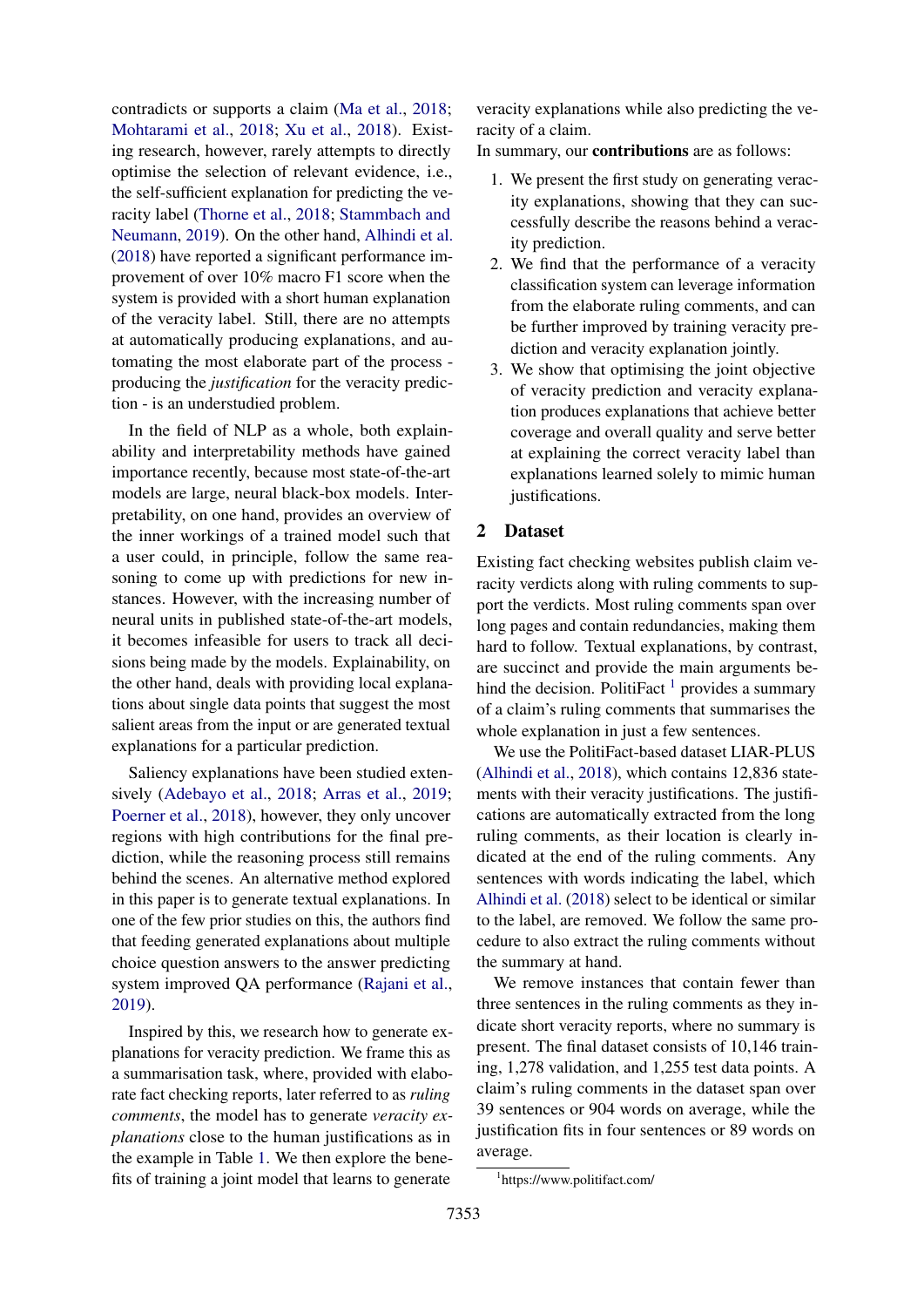### 3 Method

We now describe the models we employ for training separately (1) an explanation extraction and (2) veracity prediction, as well as (3) the joint model trained to optimise both.

The models are based on DistilBERT [\(Sanh et al.,](#page-10-7) [2019\)](#page-10-7), which is a reduced version of BERT [\(Devlin](#page-9-5) [et al.,](#page-9-5) [2019\)](#page-9-5) performing on par with it as reported by the authors. For each of the models described below, we take the version of DistilBERT that is pre-trained with a language-modelling objective and further fine-tune its embeddings for the specific task at hand.

## 3.1 Generating Explanations

Our explanation model, shown in Figure [1](#page-3-0) (left) is inspired by the recent success of utilising the transformer model architecture for extractive summarisation [\(Liu and Lapata,](#page-9-6) [2019\)](#page-9-6). It learns to maximize the similarity of the extracted explanation with the human justification.

We start by greedily selecting the top  $k$  sentences from each claim's ruling comments that achieve the highest ROUGE-2 F1 score when compared to the gold justification. We choose  $k = 4$ , as that is the average number of sentences in veracity justifications. The selected sentences, referred to as oracles, serve as positive gold labels -  $y^E \in \{0, 1\}^N$ , where  $N$  is the total number of sentences present in the ruling comments. Appendix [A.1](#page-11-0) provides an overview of the coverage that the extracted oracles achieve compared to the gold justification. Appendix [A.2](#page-11-1) further presents examples of the selected oracles, compared to the gold justification.

At training time, we learn a function  $f(X) =$  ${\bf p}^E$ ,  ${\bf p}^E \in \mathbb{R}^{1,N}$  that, based on the input X, the text of the claim and the ruling comments, predicts which sentence should be selected - {0,1}, to constitute the explanation. At inference time, we select the top  $n = 4$  sentences with the highest confidence scores.

Our extraction model, represented by function  $f(X)$ , takes the contextual representations produced by the last layer of DistilBERT and feeds them into a feed-forward task-specific layer -  $h \in$  $\mathbb{R}^h$ . It is followed by the prediction layer  $p^E \in$  $\mathbb{R}^{1,N}$  with sigmoid activation. The prediction is used to optimise the cross-entropy loss function  $\mathcal{L}_{E} = \mathcal{H}(\mathbf{p}^E, \mathbf{y}^E).$ 

### 3.2 Veracity Prediction

For the veracity prediction model, shown in Fig-ure [1](#page-3-0) (right), we learn a function  $g(X) = \mathbf{p}^F$ that, based on the input X, predicts the veracity of the claim  $y^F \in Y_F$ ,  $Y_F = \{true, false, half-true,$ *barely-true, mostly-true, pants-on-fire*}.

The function  $q(X)$  takes the contextual token representations from the last layer of DistilBERT and feeds them to a task-specific feed-forward layer  $h \in \mathbb{R}^h$ . It is followed by the prediction layer with a softmax activation  $\mathbf{p}^F \in \mathbb{R}^6$ . We use the prediction to optimise a cross-entropy loss function  $\mathcal{L}_F = \mathcal{H}(\mathbf{p}^F, \mathbf{y}^F).$ 

# <span id="page-2-0"></span>3.3 Joint Training

Finally, we learn a function  $h(X) = (\mathbf{p}^E, \mathbf{p}^F)$  that, given the input  $X$  - the text of the claim and the ruling comments, predicts both the veracity explanation  $p<sup>E</sup>$  and the veracity label  $p<sup>F</sup>$  of a claim. The model is shown Figure [2.](#page-3-1) The function  $h(X)$ takes the contextual embeddings  $\mathbf{c}^E$  and  $\mathbf{c}^F$  produced by the last layer of DistilBERT and feeds them into a cross-stitch layer [\(Misra et al.,](#page-9-7) [2016;](#page-9-7) [Ruder et al.,](#page-10-8) [2019\)](#page-10-8), which consists of two layers with two shared subspaces each -  $\mathbf{h}_E^1$  and  $\mathbf{h}_E^2$  for the explanation task and  $\mathbf{h}_F^1$  and  $\mathbf{h}_F^2$  for the veracity prediction task. In each of the two layers, there is one subspace for task-specific representations and one that learns cross-task representations. The subspaces and layers interact trough  $\alpha$  values, creating the linear combinations  $\tilde{h}_E^i$  and  $\tilde{h}_I^j$  $E_F^j$ , where i,j∈ {1, 2}:

$$
\begin{bmatrix} \widetilde{h}_E^i \\ \widetilde{h}_F^j \end{bmatrix} = \begin{bmatrix} \alpha_{EE} & \alpha_{EF} \\ \alpha_{FE} & \alpha_{FF} \end{bmatrix} \begin{bmatrix} h_E^{i \ T} & h_F^{j \ T} \end{bmatrix} \quad (1)
$$

We further combine the resulting two subspaces for each task -  $\tilde{h}_E^i$  and  $\tilde{h}_F^j$  with parameters  $\beta$  to produce one representation per task:

$$
\widetilde{h}_P^T = \begin{bmatrix} \beta_P^1 \\ \beta_P^2 \end{bmatrix}^T \begin{bmatrix} \widetilde{h}_P^1 & \widetilde{h}_P^2 \end{bmatrix}^T
$$
 (2)

where  $P \in \{E, F\}$  is the corresponding task.

Finally, we use the produced representation to predict  $p<sup>E</sup>$  and  $p<sup>F</sup>$ , with feed-forward layers followed by sigmoid and softmax activations accordingly. We use the prediction to optimise the joint loss function  $\mathcal{L}_{MT} = \gamma * \mathcal{H}(\mathbf{p}^E, \mathbf{y}^E) + \eta *$  $\mathcal{H}(\mathbf{p}^F, \mathbf{y}^F)$ , where  $\gamma$  and  $\eta$  are used for weighted combination of the individual loss functions.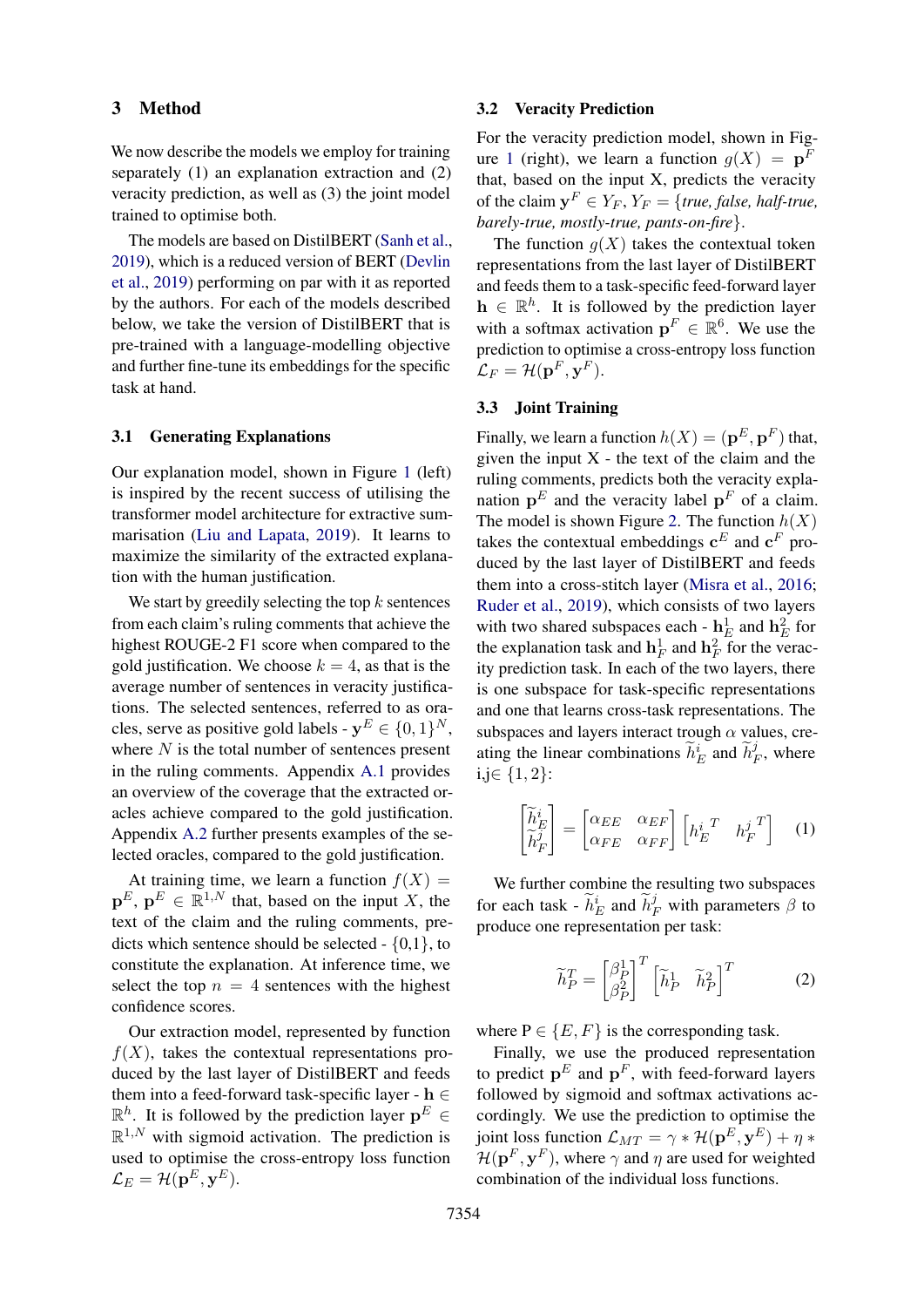<span id="page-3-0"></span>

Figure 1: Architecture of the *Explanation* (left) and *Fact-Checking* (right) models that optimise separate objectives.

<span id="page-3-1"></span>

Figure 2: Architecture of the *Joint* model learning Explanation (E) and Fact-Checking (F) at the same time.

# 4 Automatic Evaluation

We first conduct an automatic evaluation of both the veracity prediction and veracity explanation models.

## 4.1 Experiments

In Table [3,](#page-5-0) we compare the performance of the two proposed models for generating extractive explanations. *Explain-MT* is trained jointly with a veracity prediction model, and *Explain-Extractive* is trained separately. We include the *Lead-4* system [\(Nallapati et al.,](#page-10-9) [2017\)](#page-10-9) as a baseline, which selects as a summary the first four sentences from the ruling comments. The *Oracle* system presents the best greedy approximation of the justification with sentences extracted from the ruling comments. It indicates the upper bound that could be achieved by extracting sentences from the ruling comments as an explanation. The performance of the models is measured using ROUGE-1, ROUGE-2, and

ROUGE-L F1 scores.

In Table [2,](#page-4-0) we again compare two models - one trained jointly - *MT-Veracity@Rul*, with the explanation generation task and one trained separately - *Veracity@Rul*. As a baseline, we report the work of [Wang](#page-10-0) [\(2017\)](#page-10-0), who train a model based on the metadata available about the claim. It is the best known model that uses only the information available from the LIAR dataset and not the gold justification, which we aim at generating.

We also provide two upper bounds serving as an indication of the approximate best performance that can be achieved given the gold justification. The first is the reported system performance from [Al](#page-9-2)[hindi et al.](#page-9-2) [\(2018\)](#page-9-2), and the second - *Veracity@Just*, is our veracity prediction model but trained on gold justifications. The [Alhindi et al.](#page-9-2) [\(2018\)](#page-9-2) system is trained using a BiLSTM, while we train the *Veracity@Just* model using the same model architecture as for predicting the veracity from the ruling comments with *Veracity@Rul*.

Lastly, *Veracity@RulOracles* is the veracity model trained on the gold oracle sentences from the ruling comments. It provides a rough estimate of how much of the important information from the ruling comments is preserved in the oracles. The models are evaluated with a macro F1 score.

### 4.2 Experimental Setup

Our models employ the base, uncased version of the pre-trained DistilBERT model. The models are fed with text depending on the task set-up - claim and ruling sentences for the explanation and joint models; claim and ruling sentences, claim and oracle sentences or claim and justification for the fact-checking model. We insert a '[CLS]' token before the start of each ruling sentence (explanation model), before the claim (fact-checking model), or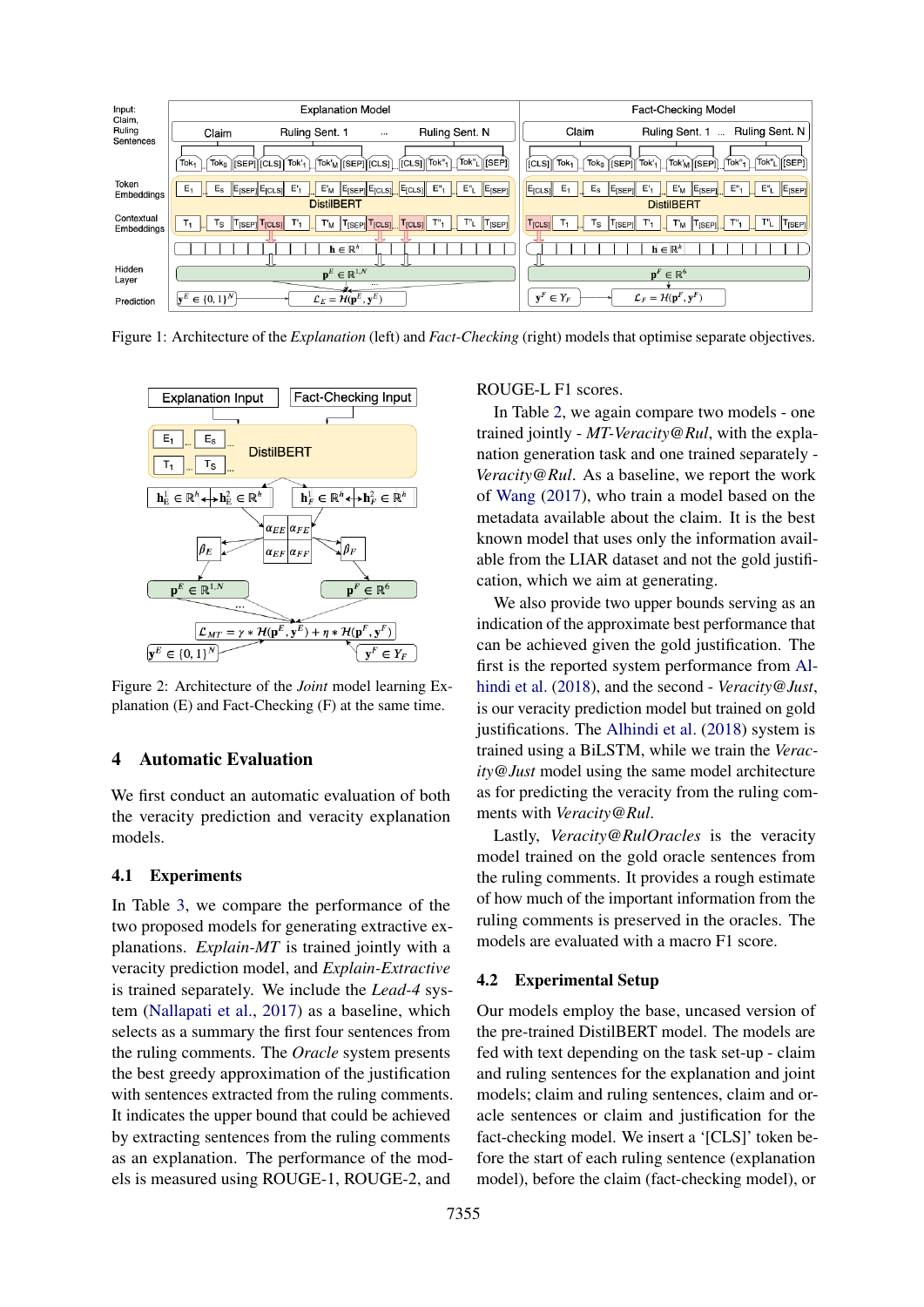at the combination of both for the joint model. The text sequence is passed through a number of Transformer layers from DistilBERT. We use the '[CLS]' embeddings from the final contextual layer of DistilBERT and feed that in task-specific feed-forward layers  $\mathbf{h} \in \mathbb{R}^h$ , where h is 100 for the explanation task, 150 for the veracity prediction one and 100 for each of the joint cross-stitch subspaces. Following are the task-specific prediction layers  $p^E$ .

The size of  $h$  is picked with grid-search over {50, 100, 150, 200, 300}. We also experimented with replacing the feed-forward task-specific layers with an RNN or Transformer layer or including an activation function, which did not improve task performance.

The models are trained for up to 3 epochs, and, following [Liu and Lapata](#page-9-6) [\(2019\)](#page-9-6), we evaluate the performance of the fine-tuned model on the validation set at every 50 steps, after the first epoch. We then select the model with the best ROUGE-2 F1 score on the validation set, thus, performing a potential early stopping. The learning rate used is 3e-5, which is chosen with a grid search over {3e-5, 4e-5, 5e-5}. We perform 175 warm-up steps (5% of the total number of steps), after also experimenting with 0, 100, and 1000 warm-up steps. Optimisation is performed with AdamW [\(Loshchilov and Hutter,](#page-9-8) [2017\)](#page-9-8), and the learning rate is scheduled with a warm-up linear schedule [\(Goyal et al.,](#page-9-9) [2017\)](#page-9-9). The batch size during training and evaluation is 8.

The maximum input words to DistilBERT are 512, while the average length of the ruling comments is 904 words. To prevent the loss of any sentences from the ruling comments, we apply a sliding window over the input of the text and then merge the contextual representations of the separate sliding windows, mean averaging the representations in the overlap of the windows. The size of the sliding window is 300, with a stride of 60 tokens, which is the number of overlapping tokens between two successive windows. The maximum length of the encoded sequence is 1200. We find that these hyper-parameters have the best performance after experimenting with different values in a grid search.

We also include a dropout layer (with 0.1 rate for the separate and 0.15 for the joint model) after the contextual embedding provided by the transformer models and after the first linear layer as well.

The models optimise cross-entropy loss, and the joint model optimises a weighted combination of

<span id="page-4-0"></span>

| Model                                                  | Val | Test                                      |
|--------------------------------------------------------|-----|-------------------------------------------|
| Wang (2017), all metadata 0.247 0.274                  |     |                                           |
| Veracity@RulOracles<br>Veracity@Rul<br>MT-Veracity@Rul |     | 0.308 0.300<br>0.313 0.313<br>0.321 0.323 |
| Alhindi et al. $(2018)$ @Just 0.37<br>Veracity@Just    |     | 0.37<br>0.443 0.443                       |

Table 2: Results (Macro F1 scores) of the veracity prediction task on all of the six classes. The models are trained using the text from the ruling oracles (@RulOracles), ruling comment (@Rul), or the gold justification (@Just).

both losses. Weights are selected with a grid search - 0.9 for the task of explanation generation and 0.1 for veracity prediction. The best performance is reached with weights that bring the losses of the individual models to roughly the same scale.

### <span id="page-4-1"></span>4.3 Results and Discussion

For each claim, our proposed joint model (see [3.3\)](#page-2-0) provides both (i) a veracity explanation and (ii) a veracity prediction. We compare our model's performance with models that learn to optimise these objectives *separately*, as no other joint models have been proposed. Table [2](#page-4-0) shows the results of veracity prediction, measured in terms of macro F1.

Judging from the performance of both *Veracity@Rul* and *MT-Veracity@Rul*, we can assume that the task is very challenging. Even given a gold explanation [\(Alhindi et al.](#page-9-2) [\(2018\)](#page-9-2) and *Veracity@Just*), the macro F1 remains below 0.5. This can be due to the small size of the dataset and/or the difficulty of the task even for human annotators. We further investigate the difficulty of the task in a human evaluation, presented in Section [5.](#page-5-1)

Comparing *Veracity@RulOracles* and *Veracity@Rul*, the latter achieves a slightly higher macro F1 score, indicating that the extracted ruling oracles, while approximating the gold justification, omit information that is important for veracity prediction. Finally, when the fact checking system is learned jointly with the veracity explanation system - *MT-Veracity@Rul*, it achieves the best macro F1 score of the three systems. The objective to extract explanations provides information about regions in the ruling comments that are close to the gold explanation, which helps the veracity prediction model to choose the correct piece of evidence.

In Table [3,](#page-5-0) we present an evaluation of the generated explanations, computing ROUGE F1 score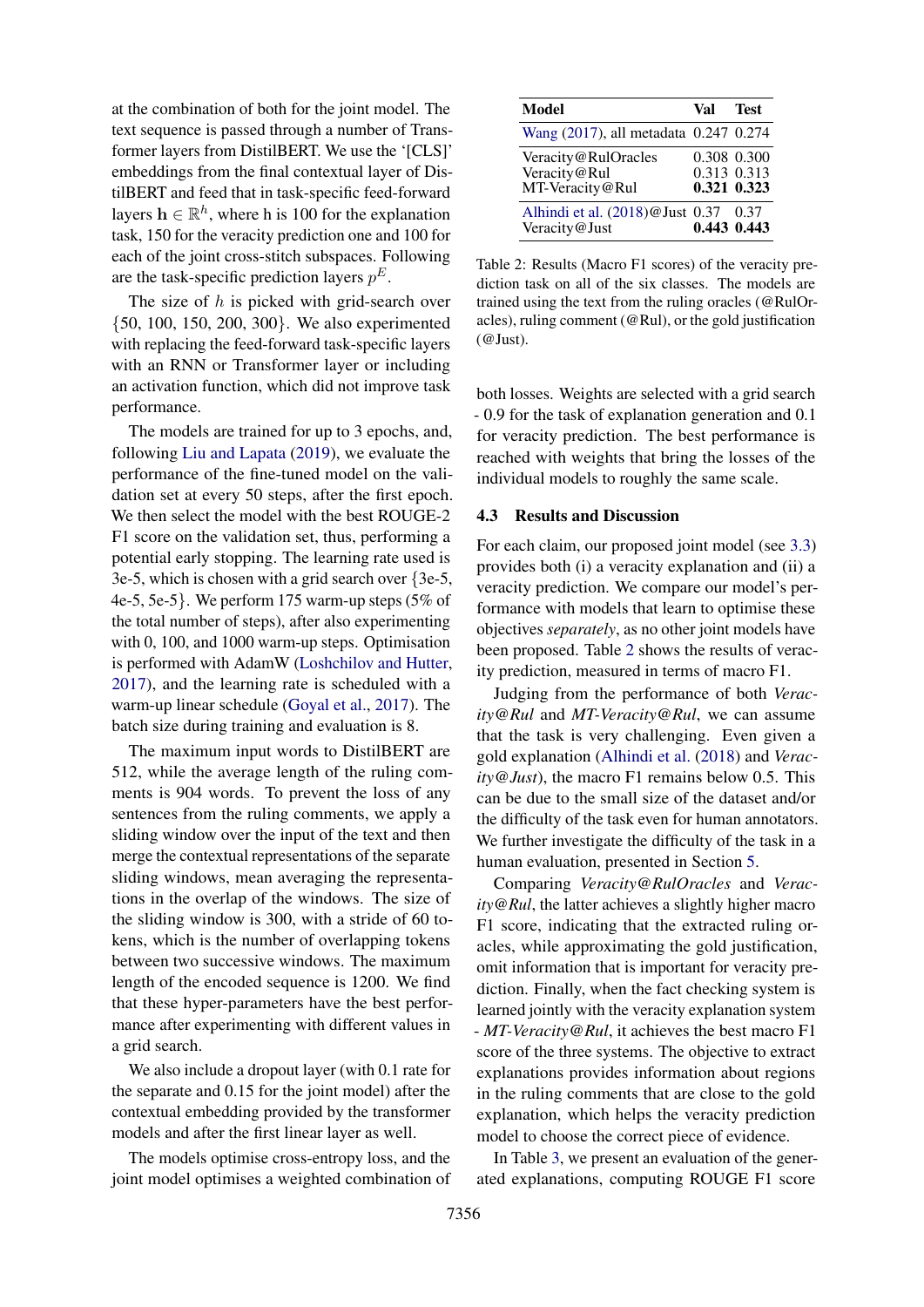<span id="page-5-0"></span>

| Model              |       | Validation | ROUGE-1 ROUGE-2 ROUGE-L ROUGE-1 ROUGE-2 ROUGE-L |       | <b>Test</b> |       |
|--------------------|-------|------------|-------------------------------------------------|-------|-------------|-------|
| Lead-4             | 27.92 | 6.94       | 24.26                                           | 28.11 | 6.96        | 24.38 |
| Oracle             | 43.27 | 22.01      | 38.89                                           | 43.57 | 22.23       | 39.26 |
| Explain-Extractive | 35.64 | 13.50      | 31.44                                           | 35.70 | 13.51       | 31.58 |
| Explain-MT         | 35.18 | 12.94      | 30.95                                           | 35.13 | 12.90       | 30.93 |

Table 3: Results of the veracity explanation generation task. The results are ROUGE-N F1 scores of the generated explanation w.r.t. the gold justification.

w.r.t. gold justification. Our first model, the *Explain-Extractive* system, optimises the single objective of selecting explanation sentences. It outperforms the baseline, indicating that generating veracity explanations is possible.

*Explain-Extractive* also outperforms the *Explain-MT* system. While we would expect that training jointly with a veracity prediction objective would improve the performance of the explanation model, as it does for the veracity prediction model, we observe the opposite. This indicates a potential mismatch between the ruling oracles and the salient regions for the fact checking model. We also find a potential indication of that in the observed performance decrease when the veracity model is trained solely on the ruling oracles compared to the one trained on all of the ruling comments. We hypothesise that, when trained jointly with the veracity extraction component, the explanation model starts to also take into account the actual knowledge needed to perform the fact check, which might not match the exact wording present in the oracles, thus decreasing the overall performance of the explanation system. We further investigate this in a manual evaluation of which of the systems - Explain-MT and Explain-Extractive, generates explanations with better qualities and with more information about the veracity label.

Finally, comparing the performance of the extractive models and the *Oracle*, we can conclude that there is still room for improvement of explanation systems when only considering extractive summarisation.

#### 4.4 A Case Study

Table [4](#page-6-0) presents two example explanations generated by the extractive vs. the multi-task model. In the first example, the multi-task explanation achieves higher ROUGE scores than the extractive one. The corresponding extractive summary contains information that is not important for the final veracity label, which also appears to affect the

ROUGE scores of the explanation. On the other hand, the multi-task model, trained jointly with a veracity prediction component, selects sentences that are more important for the fact check, which in this case is also beneficial for the final ROUGE score of the explanation.

In the second example, the multi-task explanation has lower ROUGE scores than the extractive one. We observe that the gold justification contains some sentences that are not relevant to the fact check, and the extractive summary is fooled to select explanation sentences that are close to the gold summary. As a result, the explanation does not provide enough information about the chosen veracity label. The multi-task model, on the other hand, selects sentences that are also contributing to the prediction of the veracity labels. Thus, its explanation turns out to be more beneficial for the final fact check even though it has a lower ROUGE score compared to the gold justification.

# <span id="page-5-1"></span>5 Manual Evaluation

As the ROUGE score only accounts for word-level similarity between gold and predicted justifications, we also conduct a manual evaluation of the quality of the produced veracity explanations.

#### 5.1 Experiments

Explanation Quality. We first provide a manual evaluation of the properties of three different types of explanations - gold justification, veracity explanation generated by the *Explain-MT*, and the ones generated by *Explain-Extractive*. We ask three annotators to rank these explanations with the ranks 1, 2, 3, (first, second, and third place) according to four different criteria:

1. Coverage. The explanation contains important, salient information and does not miss any important points that contribute to the fact check.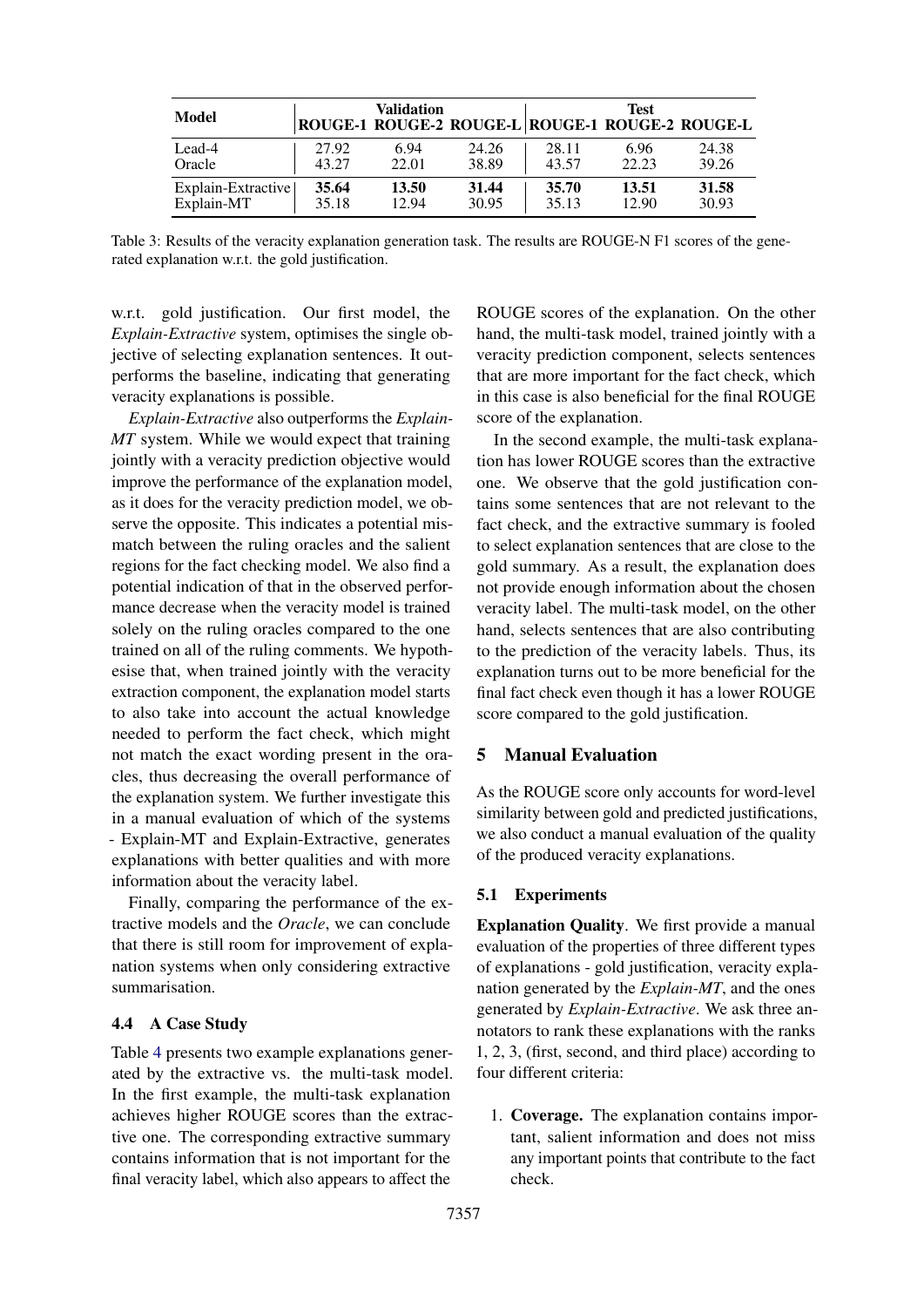<span id="page-6-0"></span>Label: Mostly-true Claim: Says opponent U.S. Rep. Gwen Moore is Wisconsin's most absent member of Congress, missing nearly 17 percent of the House votes in the second quarter of 2012.

Just: Sebring says Moore is the state's "most absent" member of Congress and that she missed 17 percent of the House votes in the second quarter of 2012. Indeed, Moore missed nearly 17 percent of the votes in the second quarter. That is Moore's worst quarter, but it also amounts to Sebring doing some cherrypicking of data. A longer period shows a lower percentage, but even that places Moore at the top of the state's eight-member delegation.

Explain-Extr: Then he turns to the ad's main point: "Gwen Moore is Wisconsin's most absent member of Congress, missing nearly 17 percent of the House votes in the second quarter of 2012." That, again, compares to the median of 2.5 percent, according to GovTrack. Overall, the state delegation missed an average of 2.53 percent of the votes this session. But what about the other part of Sebring's claim, that Moore is the "most absent" member of the state delegation?

Explain-MT: Then he turns to the ad's main point: "Gwen Moore is Wisconsin's most absent member of Congress, missing nearly 17 percent of the House votes in the second quarter of 2012." If you take out the first two quarters of 2012, Moore missed an average of 3.4 percent of the votes in the other five quarters of this session. In the second quarter, the one cited by Sebring, the missed votes easily put Moore at the top of the state's eight-member House delegation. Looking at the full session, Moore missed 112 votes, or 6.98 percent.

Label: Half-true Claim: Of the more than 1.3 million temporary mortgage modifications, over half have defaulted.

Just: In the final full week of the U.S. Senate race, how did Rubio fare on his numbers about the mortgage modification program? Rubio said "over 1.3 million

temporary work-outs, over half have now defaulted," referring to a temporary mortgage modification program Explain-Extr: Over 1.3 million temporary work-outs, over half have now defaulted," he said. There have been 500,000 permanent (modifications). Rubio also said that more than half of those 1.3 million had defaulted." Rubio: "The temporary modifications."

Explain-MT: Rubio also said that more than half of those 1.3 million had "defaulted." "Over 1.3 million temporary work-outs, over half have now defaulted," he said. Of those permanent modifications, the majority survived while almost 29,000 were cancelled. The chart states that 699,924 trials had been cancelled so note that is slightly more than half.

Table 4: Examples of the generated explanation of the extractive (Explain-Extr) and the multi-task model (Explain-MT) compared to the gold justification (Just).

- 2. Non-redundancy. The summary does not contain any information that is redundant/repeated/not relevant to the claim and the fact check.
- 3. Non-contradiction. The summary does not contain any pieces of information that are contradictory to the claim and the fact check.
- 4. Overall. Rank the explanations by their overall quality.

We also allow ties, meaning that two veracity explanations can receive the same rank if they appear the same.

For the annotation task set-up, we randomly select a small set of 40 instances from the test set and collect the three different veracity explanations for each of them. We did not provide the participants with information of the three different explanations and shuffled them randomly to prevent easily creating a position bias for the explanations. The annotators worked separately without discussing any details about the annotation task.

Explanation Informativeness. In the second manual evaluation task, we study how well the veracity explanations manage to address the information need of the user and if they sufficiently describe the veracity label. We, therefore, design the annotation task asking annotators to provide a veracity label for a claim based on a veracity explanation coming from the justification, the *Explain-MT*, or the *Explain-Extractive* system. The annotators have to provide a veracity label on two levels - binary classification - true or false, and six-class classification - true, false, half-true, barely-true, mostly-true, pants-on-fire. Each of them has to

provide the label for 80 explanations, and there are two annotators per explanation.

### 5.2 Results and Discussion

Explanation Quality. Table [5](#page-7-0) presents the results from the manual evaluation in the first set-up, described in Section [5,](#page-5-1) where annotators ranked the explanations according to four different criteria.

We compute Krippendorff's  $\alpha$  inter-annotator agreement (IAA, [Hayes and Krippendorff](#page-9-10) [\(2007\)](#page-9-10)) as it is suited for ordinal values. The corresponding alpha values are 0.26 for *Coverage*, 0.18 for *Nonredundancy*, -0.1 for *Non-contradiction*, and 0.32 for *Overall*, where  $0.67 < \alpha < 0.8$  is regarded as significant, but vary a lot for different domains.

We assume that the low IAA can be attributed to the fact that in ranking/comparison tasks for manual evaluation, the agreement between annotators might be affected by small differences in one rank position in one of the annotators as well as by the annotator bias towards ranking explanations as ties. Taking this into account, we choose to present the mean average recall for each of the annotators instead. Still, we find that their preferences are not in a perfect agreement and report only what the majority agrees upon. We also consider that the low IAA reveals that the task might be "already too difficult for humans". This insight proves to be important on its own as existing machine summarisation/question answering studies involving human evaluation do not report IAA scores [\(Liu and Lap](#page-9-6)[ata,](#page-9-6) [2019\)](#page-9-6), thus, leaving essential details about the nature of the evaluation tasks ambiguous.

We find that the gold explanation is ranked the best for all criteria except for *Non-contradiction*,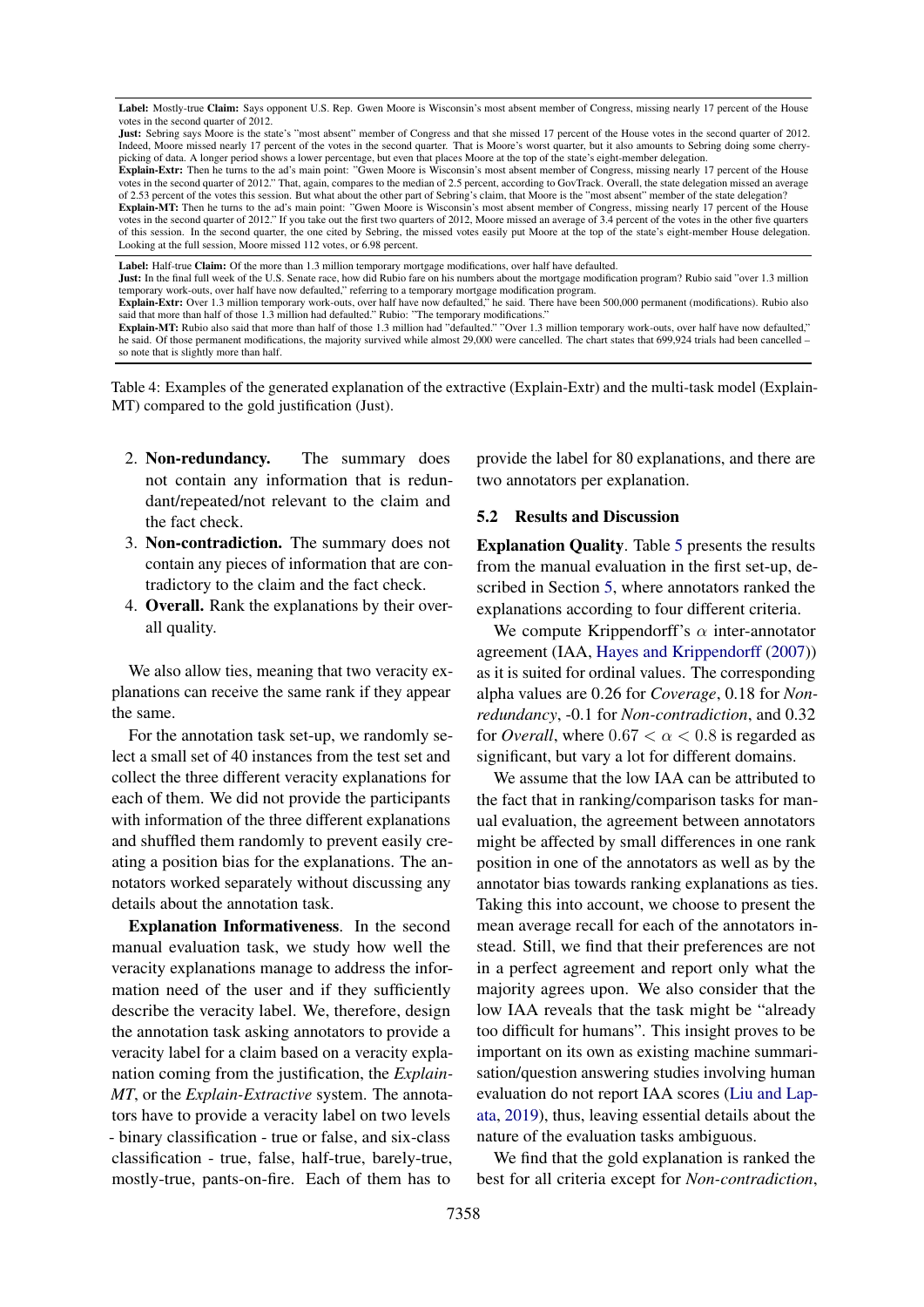where one of the annotators found that it contained more contradictory information than the automatically generated explanations, but Krippendorff's  $\alpha$  indicates that there is no agreement between the annotations for this criterion.

Out of the two extractive explanation systems, *Explain-MT* ranks best in Coverage and Overall criteria, with 0.21 and 0.13 corresponding improvements in the ranking position. These results contradict the automatic evaluation in Section [4.3,](#page-4-1) where the explanation of *Explain-MT* had lower ROUGE F1 scores. This indicates that an automatic evaluation might be insufficient in estimating the information conveyed by the particular explanation.

On the other hand, *Explain-Extr* is ranked higher than *Explain-MT* in terms of Non-redundancy and Non-contradiction, where the last criterion was disagreed upon, and the rank improvement for the first one is only marginal at 0.04.

This implies that a veracity prediction objective is not necessary to produce natural-sounding explanations (*Explain-Extr*), but that the latter is useful for generating better explanations overall and with higher coverage *Explain-MT*.

Explanation Informativeness. Table [6](#page-8-0) presents the results from the second manual evaluation task, where annotators provided the veracity of a claim based on an explanation from one of the systems. We here show the results for binary labels, as annotators struggled to distinguish between 6 labels. The latter follows the same trends and are shown in Appendix [A.3.](#page-11-2)

The Fleiss' κ IAA for binary prediction is: *Just* – 0.269, *Explain-MT* – 0.345, *Explain-Extr* – 0.399. The highest agreement is achieved for *Explain-Extr*, which is supported by the highest proportion of agreeing annotations from Table [6.](#page-8-0) Surprisingly, the gold explanations from *Just* were most disagreed upon. Apart from that, looking at the agreeing annotations, gold explanations were found most sufficient in providing information about the veracity label and also were found to explain the correct label most of the time. They are followed by the explanations produced by *Explain-MT*. This supports the findings of the first manual evaluation, where the *Explain-MT* ranked better in coverage and overall quality than *Explain-Extr*.

## 6 Related Work

Generating Explanations. Generating textual explanations for model predictions is an understud-

<span id="page-7-0"></span>

|                   |      | <b>Annotators Just Explain-Extr Explain-MT</b> |      |  |  |  |
|-------------------|------|------------------------------------------------|------|--|--|--|
| Coverage          |      |                                                |      |  |  |  |
| All               | 1.48 | 1.89                                           | 1.68 |  |  |  |
| 1st               | 1.50 | 2.08                                           | 1.87 |  |  |  |
| 2nd               | 1.74 | 2.16                                           | 1.84 |  |  |  |
| 3rd               | 1.21 | 1.42                                           | 1.34 |  |  |  |
| Non-redundancy    |      |                                                |      |  |  |  |
| A11               | 1.48 | 1.75                                           | 1.79 |  |  |  |
| 1st               | 1.34 | 1.84                                           | 1.76 |  |  |  |
| 2nd               | 1.71 | 1.97                                           | 2.08 |  |  |  |
| 3rd               | 1.40 | 1.42                                           | 1.53 |  |  |  |
| Non-contradiction |      |                                                |      |  |  |  |
| All               | 1.45 | 1.40                                           | 1.48 |  |  |  |
| 1st               | 1.13 | 1.45                                           | 1.34 |  |  |  |
| 2nd               | 2.18 | 1.63                                           | 1.92 |  |  |  |
| 3rd               | 1.03 | 1.13                                           | 1.18 |  |  |  |
| Overall           |      |                                                |      |  |  |  |
| All               | 1.58 | 2.03                                           | 1.90 |  |  |  |
| 1st               | 1.58 | 2.18                                           | 1.95 |  |  |  |
| 2nd               | 1.74 | 2.13                                           | 1.92 |  |  |  |
| 3rd               | 1.42 | 1.76                                           | 1.82 |  |  |  |

Table 5: Mean Average Ranks (MAR) of the explanations for each of the four evaluation criteria. The explanations come from the gold justification (Just), the generated explanation (Explain-Extr), and the explanation learned jointly (Explain-MT) with the veracity prediction model. The lower MAR indicates a higher ranking, i.e., a better quality of an explanation. For each row, the best results are in bold, and the best results with automatically generated explanations are in blue.

ied problem. The first study was [Camburu et al.](#page-9-11) [\(2018\)](#page-9-11), who generate explanations for the task of natural language inference. The authors explore three different set-ups: prediction pipelines with explanation followed by prediction, and prediction followed by explanation, and a joint multi-task learning setting. They find that first generating the explanation produces better results for the explanation task, but harms classification accuracy.

We are the first to provide a study on generating veracity explanations. We show that the generated explanations improve veracity prediction performance, and find that jointly optimising the veracity explanation and veracity prediction objectives improves the coverage and the overall quality of the explanations.

Fact Checking Interpretability. Interpreting fact checking systems has been explored in a few studies. [Shu et al.](#page-10-10) [\(2019\)](#page-10-10) study the interpretability of a system that fact checks full-length news pages by leveraging user comments from social platforms. They propose a co-attention frame-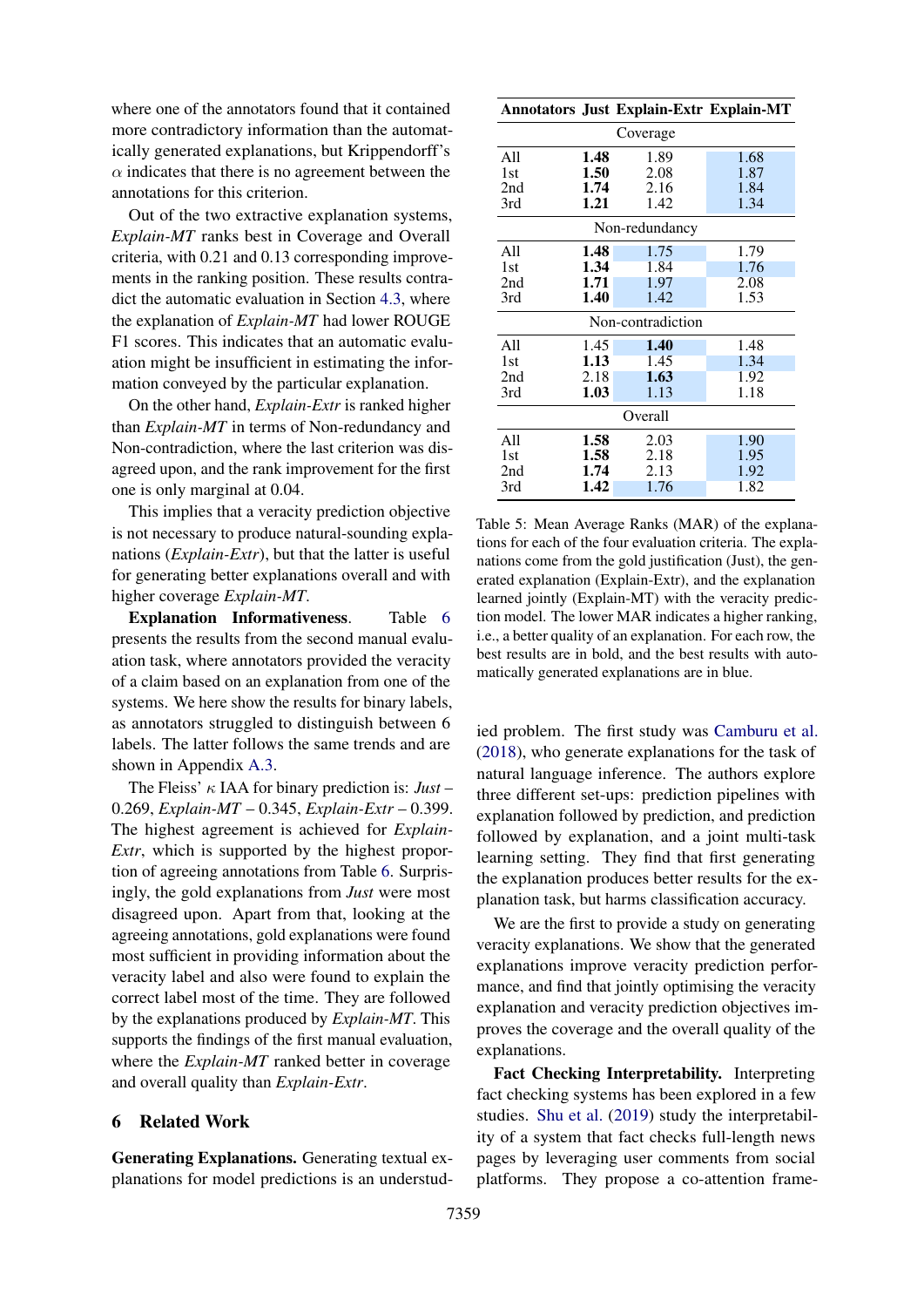<span id="page-8-0"></span>

|                            | <b>Just Explain-Extr Explain-MT</b> |       |
|----------------------------|-------------------------------------|-------|
| $\sim$ Agree-C 0.403       | 0.237                               | 0.300 |
| $\searrow$ Agree-NS 0.065  | 0.250                               | 0.188 |
| $\sqrt{\ }$ Agree-NC 0.064 | 0.113                               | 0.088 |
| $\searrow$ Disagree 0.468  | 0.400                               | 0.425 |

Table 6: Manual veracity labelling, given a particular explanation from the gold justification (Just), the generated explanation (Explain-Extr), and the explanation learned jointly (Explain-MT) with the veracity prediction model. Percentages of the dis/agreeing annotator predictions are shown, with agreement percentages split into: *correct* according to the gold label (Agree-C), *incorrect* (Agree-NC) or *insufficient information* (Agree-NS). The first column indicates whether higher  $(\nwarrow)$  or lower  $(\searrow)$  values are better. For each row, the best results are in bold, and the best results with automatically generated explanations are in blue.

work, which selects both salient user comments and salient sentences from news articles. [Yang et al.](#page-10-11) [\(2019\)](#page-10-11) build an interpretable fact-checking system XFake, where shallow student and self-attention, among others, are used to highlight parts of the input. This is done solely based on the statement without considering any supporting facts. In our work, we research models that generate humanreadable explanations, and directly optimise the quality of the produced explanations instead of using attention weights as a proxy. We use the LIAR dataset to train such models, which contains fact checked single-sentence claims that already contain professional justifications. As a result, we make an initial step towards automating the generation of professional fact checking justifications.

Veracity Prediction. Several studies have built fact checking systems for the LIAR dataset [\(Wang,](#page-10-0) [2017\)](#page-10-0). The model proposed by [Karimi et al.](#page-9-12) [\(2018\)](#page-9-12) reaches 0.39 accuracy by using metadata, ruling comments, and justifications. [Alhindi et al.](#page-9-2) [\(2018\)](#page-9-2) also trains a classifier, that, based on the statement and the justification, achieves 0.37 accuracy. To the best of our knowledge, [Long et al.](#page-9-13) [\(2017\)](#page-9-13) is the only system that, without using justifications, achieves a performance above the baseline of [Wang](#page-10-0) [\(2017\)](#page-10-0), an accuracy of 0.415—the current state-ofthe-art performance on the LIAR dataset. Their model learns a veracity classifier with speaker profiles. While using metadata and external speaker profiles might provide substantial information for fact checking, they also have the potential to introduce biases towards a certain party or a speaker.

In this study, we propose a method to generate

veracity explanations that would explain the reasons behind a certain veracity label independently of the speaker profile. Once trained, such methods could then be applied to other fact checking instances without human-provided explanations or even to perform end-to-end veracity prediction and veracity explanation generation given a claim.

Substantial research on fact checking methods exists for the FEVER dataset [\(Thorne et al.,](#page-10-1) [2018\)](#page-10-1), which comprises rewritten claims from Wikipedia. Systems typically perform document retrieval, evidence selection, and veracity prediction. Evidence selection is performed using keyword matching [\(Malon,](#page-9-14) [2018;](#page-9-14) [Yoneda et al.,](#page-10-12) [2018\)](#page-10-12), supervised learning [\(Hanselowski et al.,](#page-9-15) [2018;](#page-9-15) [Chakrabarty](#page-9-16) [et al.,](#page-9-16) [2018\)](#page-9-16) or sentence similarity scoring [\(Ma](#page-9-1) [et al.,](#page-9-1) [2018;](#page-9-1) [Mohtarami et al.,](#page-10-3) [2018;](#page-10-3) [Xu et al.,](#page-10-4) [2018\)](#page-10-4). More recently, the multi-domain dataset MultiFC [\(Augenstein et al.,](#page-9-0) [2019\)](#page-9-0) has been proposed, which is also distributed with evidence pages. Unlike FEVER, it contains real-world claims, crawled from different fact checking portals.

While FEVER and MultiFC are larger datasets for fact checking than LIAR-PLUS, they do not contain veracity explanations and can thus not easily be used to train joint veracity prediction and explanation generation models, hence we did not use them in this study.

### 7 Conclusions

We presented the first study on generating veracity explanations, and we showed that veracity prediction can be combined with veracity explanation generation and that the multi-task set-up improves the performance of the veracity system. A manual evaluation shows that the coverage and the overall quality of the explanation system is also improved in the multi-task set-up.

For future work, an obvious next step is to investigate the possibility of generating veracity explanations from evidence pages crawled from the Web. Furthermore, other approaches of generating veracity explanations should be investigated, especially as they could improve fluency or decrease the redundancy of the generated text.

### Acknowledgments

This project has received funding from the European Union's Horizon 2020 research and innovation programme under the Marie Skłodowska-Curie grant agreement No 801199.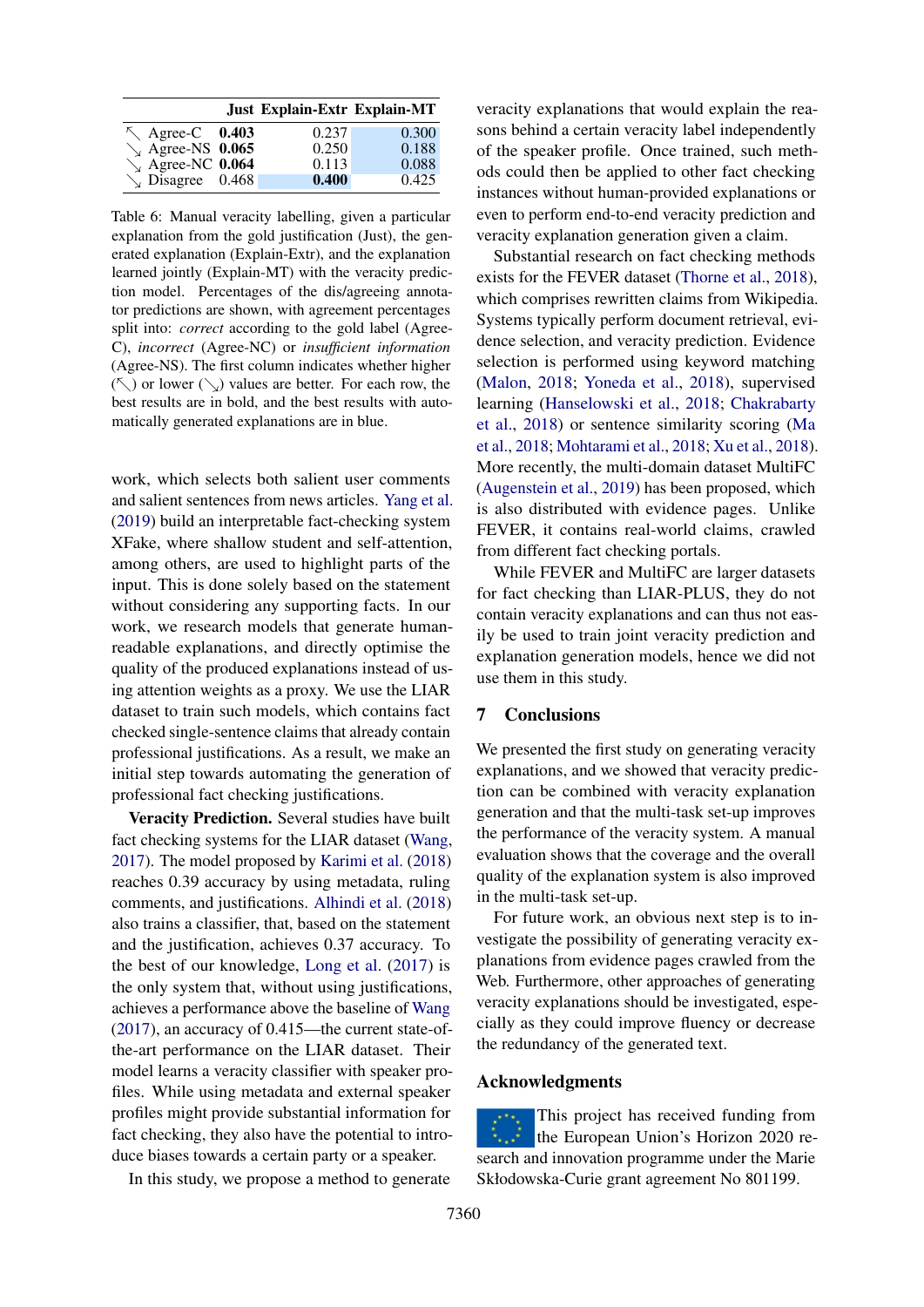### References

- <span id="page-9-3"></span>Julius Adebayo, Justin Gilmer, Michael Muelly, Ian Goodfellow, Moritz Hardt, and Been Kim. 2018. [Sanity Checks for Saliency Maps.](http://dl.acm.org/citation.cfm?id=3327546.3327621) In *Proceedings of the 32nd International Conference on Neural Information Processing Systems*, NIPS'18, pages 9525– 9536, USA. Curran Associates Inc.
- <span id="page-9-2"></span>Tariq Alhindi, Savvas Petridis, and Smaranda Muresan. 2018. [Where is your evidence: Improving fact](https://doi.org/10.18653/v1/W18-5513)[checking by justification modeling.](https://doi.org/10.18653/v1/W18-5513) In *Proceedings of the First Workshop on Fact Extraction and VERification (FEVER)*, pages 85–90, Brussels, Belgium. Association for Computational Linguistics.
- <span id="page-9-4"></span>Leila Arras, Ahmed Osman, Klaus-Robert Müller, and Wojciech Samek. 2019. [Evaluating recurrent neural](https://doi.org/10.18653/v1/W19-4813) [network explanations.](https://doi.org/10.18653/v1/W19-4813) In *Proceedings of the 2019 ACL Workshop BlackboxNLP: Analyzing and Interpreting Neural Networks for NLP*, pages 113–126, Florence, Italy. Association for Computational Linguistics.
- <span id="page-9-0"></span>Isabelle Augenstein, Christina Lioma, Dongsheng Wang, Lucas Chaves Lima, Casper Hansen, Christian Hansen, and Jakob Grue Simonsen. 2019. [MultiFC: A Real-World Multi-Domain Dataset for](https://doi.org/10.18653/v1/D19-1475) [Evidence-Based Fact Checking of Claims.](https://doi.org/10.18653/v1/D19-1475) In *Proceedings of the 2019 Conference on Empirical Methods in Natural Language Processing and the 9th International Joint Conference on Natural Language Processing (EMNLP-IJCNLP)*, pages 4677–4691, Hong Kong, China. Association for Computational Linguistics.
- <span id="page-9-11"></span>Oana-Maria Camburu, Tim Rocktäschel, Thomas Lukasiewicz, and Phil Blunsom. 2018. [e-SNLI: Nat](http://papers.nips.cc/paper/8163-e-snli-natural-language-inference-with-natural-language-explanations.pdf)[ural Language Inference with Natural Language Ex](http://papers.nips.cc/paper/8163-e-snli-natural-language-inference-with-natural-language-explanations.pdf)[planations.](http://papers.nips.cc/paper/8163-e-snli-natural-language-inference-with-natural-language-explanations.pdf) In S. Bengio, H. Wallach, H. Larochelle, K. Grauman, N. Cesa-Bianchi, and R. Garnett, editors, *Advances in Neural Information Processing Systems 31*, pages 9539–9549. Curran Associates, Inc.
- <span id="page-9-16"></span>Tuhin Chakrabarty, Tariq Alhindi, and Smaranda Muresan. 2018. [Robust document retrieval and individual](https://doi.org/10.18653/v1/W18-5521) [evidence modeling for fact extraction and verifica](https://doi.org/10.18653/v1/W18-5521)[tion.](https://doi.org/10.18653/v1/W18-5521) In *Proceedings of the First Workshop on Fact Extraction and VERification (FEVER)*, pages 127– 131, Brussels, Belgium. Association for Computational Linguistics.
- <span id="page-9-5"></span>Jacob Devlin, Ming-Wei Chang, Kenton Lee, and Kristina Toutanova. 2019. BERT: Pre-training of Deep Bidirectional Transformers for Language Understanding. In *Proceedings of the 2019 Conference of the North American Chapter of the Association for Computational Linguistics: Human Language Technologies, Volume 1 (Long and Short Papers)*, pages 4171–4186.
- <span id="page-9-9"></span>Priya Goyal, Piotr Dollár, Ross Girshick, Pieter Noordhuis, Lukasz Wesolowski, Aapo Kyrola, Andrew

Tulloch, Yangqing Jia, and Kaiming He. 2017. Accurate, Large Minibatch SGD: Training ImageNet in 1 Hour. *arXiv preprint arXiv:1706.02677*.

- <span id="page-9-15"></span>Andreas Hanselowski, Hao Zhang, Zile Li, Daniil Sorokin, Benjamin Schiller, Claudia Schulz, and Iryna Gurevych. 2018. [UKP-athene: Multi-sentence](https://doi.org/10.18653/v1/W18-5516) [textual entailment for claim verification.](https://doi.org/10.18653/v1/W18-5516) In *Proceedings of the First Workshop on Fact Extraction and VERification (FEVER)*, pages 103–108, Brussels, Belgium. Association for Computational Linguistics.
- <span id="page-9-10"></span>Andrew F Hayes and Klaus Krippendorff. 2007. Answering the Call for a Standard Reliability Measure for Coding Data. *Communication methods and measures*, 1(1):77–89.
- <span id="page-9-12"></span>Hamid Karimi, Proteek Roy, Sari Saba-Sadiya, and Jiliang Tang. 2018. [Multi-source multi-class fake](https://www.aclweb.org/anthology/C18-1131) [news detection.](https://www.aclweb.org/anthology/C18-1131) In *Proceedings of the 27th International Conference on Computational Linguistics*, pages 1546–1557, Santa Fe, New Mexico, USA. Association for Computational Linguistics.
- <span id="page-9-6"></span>Yang Liu and Mirella Lapata. 2019. [Text Summariza](https://doi.org/10.18653/v1/D19-1387)[tion with Pretrained Encoders.](https://doi.org/10.18653/v1/D19-1387) In *Proceedings of the 2019 Conference on Empirical Methods in Natural Language Processing and the 9th International Joint Conference on Natural Language Processing (EMNLP-IJCNLP)*, pages 3728–3738, Hong Kong, China. Association for Computational Linguistics.
- <span id="page-9-13"></span>Yunfei Long, Qin Lu, Rong Xiang, Minglei Li, and Chu-Ren Huang. 2017. Fake News Detection Through Multi-Perspective Speaker Profiles. In *Proceedings of the Eighth International Joint Conference on Natural Language Processing (Volume 2: Short Papers)*, pages 252–256.
- <span id="page-9-8"></span>Ilya Loshchilov and Frank Hutter. 2017. Fixing Weight Decay Regularization in Adam. *arXiv preprint arXiv:1711.05101*.
- <span id="page-9-1"></span>Jing Ma, Wei Gao, and Kam-Fai Wong. 2018. [De](https://doi.org/10.1145/3184558.3188729)[tect Rumor and Stance Jointly by Neural Multi-task](https://doi.org/10.1145/3184558.3188729) [Learning.](https://doi.org/10.1145/3184558.3188729) In *Companion Proceedings of the The Web Conference 2018*, WWW '18, pages 585–593, Republic and Canton of Geneva, Switzerland. International World Wide Web Conferences Steering Committee.
- <span id="page-9-14"></span>Christopher Malon. 2018. [Team papelo: Trans](https://doi.org/10.18653/v1/W18-5517)[former networks at FEVER.](https://doi.org/10.18653/v1/W18-5517) In *Proceedings of the First Workshop on Fact Extraction and VERification (FEVER)*, pages 109–113, Brussels, Belgium. Association for Computational Linguistics.
- <span id="page-9-7"></span>Ishan Misra, Abhinav Shrivastava, Abhinav Gupta, and Martial Hebert. 2016. Cross-stitch networks for multi-task learning. In *Proceedings of the IEEE Conference on Computer Vision and Pattern Recognition*, pages 3994–4003.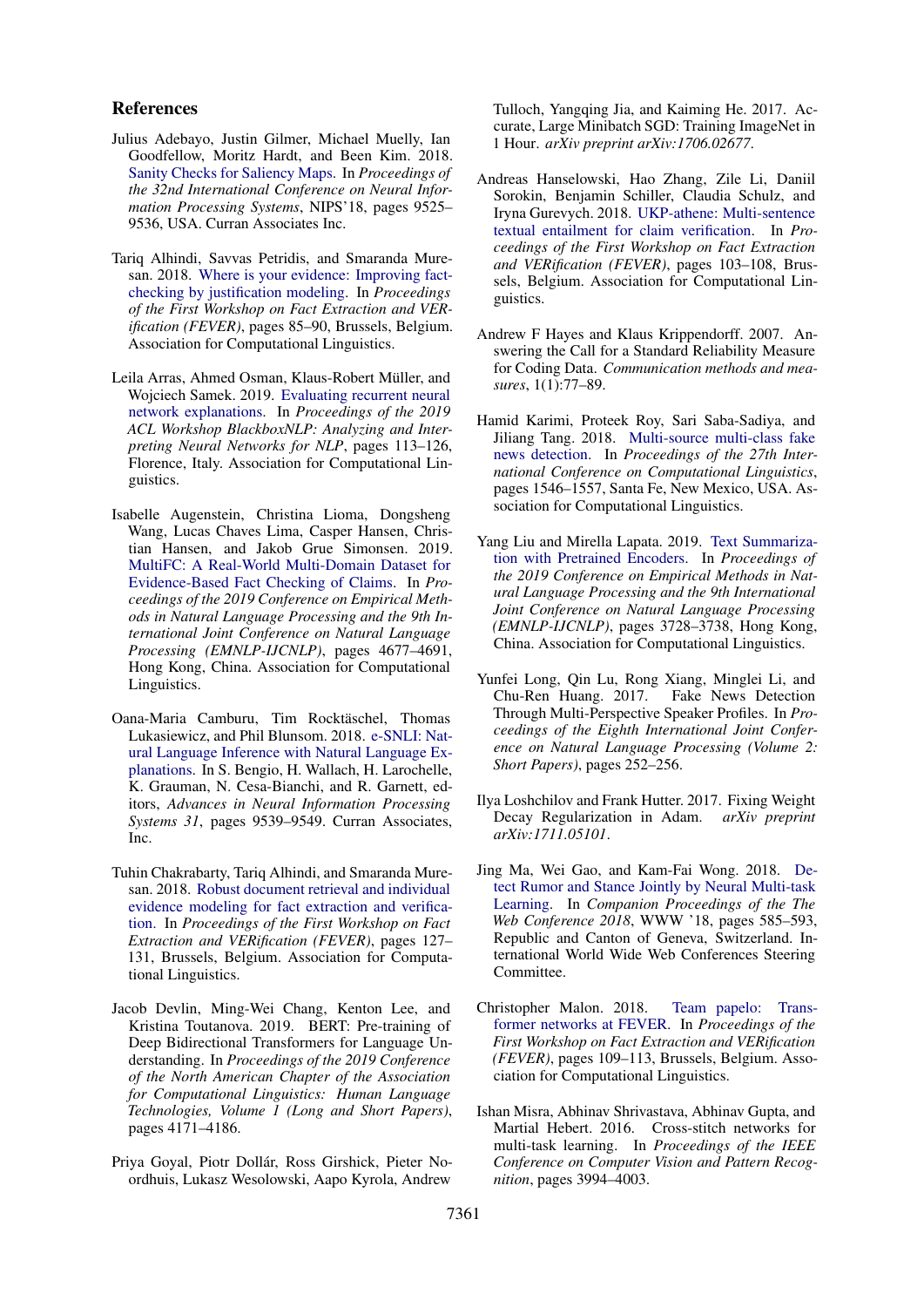- <span id="page-10-3"></span>Mitra Mohtarami, Ramy Baly, James Glass, Preslav Nakov, Lluís Màrquez, and Alessandro Moschitti. 2018. [Automatic stance detection using end-to-end](https://doi.org/10.18653/v1/N18-1070) [memory networks.](https://doi.org/10.18653/v1/N18-1070) In *Proceedings of the 2018 Conference of the North American Chapter of the Association for Computational Linguistics: Human Language Technologies, Volume 1 (Long Papers)*, pages 767–776, New Orleans, Louisiana. Association for Computational Linguistics.
- <span id="page-10-9"></span>Ramesh Nallapati, Feifei Zhai, and Bowen Zhou. 2017. [SummaRuNNer: A Recurrent Neural Net](http://dl.acm.org/citation.cfm?id=3298483.3298681)[work Based Sequence Model for Extractive Sum](http://dl.acm.org/citation.cfm?id=3298483.3298681)[marization of Documents.](http://dl.acm.org/citation.cfm?id=3298483.3298681) In *Proceedings of the Thirty-First AAAI Conference on Artificial Intelligence*, AAAI'17, pages 3075–3081. AAAI Press.
- <span id="page-10-5"></span>Nina Poerner, Hinrich Schütze, and Benjamin Roth. 2018. [Evaluating neural network explanation meth](https://doi.org/10.18653/v1/P18-1032)[ods using hybrid documents and morphosyntactic](https://doi.org/10.18653/v1/P18-1032) [agreement.](https://doi.org/10.18653/v1/P18-1032) In *Proceedings of the 56th Annual Meeting of the Association for Computational Linguistics (Volume 1: Long Papers)*, pages 340–350, Melbourne, Australia. Association for Computational Linguistics.
- <span id="page-10-6"></span>Nazneen Fatema Rajani, Bryan McCann, Caiming Xiong, and Richard Socher. 2019. [Explain yourself!](https://doi.org/10.18653/v1/P19-1487) [leveraging language models for commonsense rea](https://doi.org/10.18653/v1/P19-1487)[soning.](https://doi.org/10.18653/v1/P19-1487) In *Proceedings of the 57th Annual Meeting of the Association for Computational Linguistics*, pages 4932–4942, Florence, Italy. Association for Computational Linguistics.
- <span id="page-10-8"></span>Sebastian Ruder, Joachim Bingel, Isabelle Augenstein, and Anders Søgaard. 2019. [Latent Multi-Task Ar](https://doi.org/10.1609/aaai.v33i01.33014822)[chitecture Learning.](https://doi.org/10.1609/aaai.v33i01.33014822) *Proceedings of the AAAI Conference on Artificial Intelligence*, 33:4822–4829.
- <span id="page-10-7"></span>Victor Sanh, Lysandre Debut, Julien Chaumond, and Thomas Wolf. 2019. DistilBERT, a distilled version of BERT: smaller, faster, cheaper and lighter. In *Proceedings of the 5th Workshop on Energy Efficient Machine Learning and Cognitive Computing*, NeurIPS'2019.
- <span id="page-10-10"></span>Kai Shu, Limeng Cui, Suhang Wang, Dongwon Lee, and Huan Liu. 2019. dEFEND: Explainable Fake News Detection. In *Proceedings of the 25th ACM SIGKDD International Conference on Knowledge Discovery & Data Mining*, pages 395–405.
- <span id="page-10-2"></span>Dominik Stammbach and Guenter Neumann. 2019. [Team DOMLIN: Exploiting Evidence Enhancement](https://doi.org/10.18653/v1/D19-6616) [for the FEVER Shared Task.](https://doi.org/10.18653/v1/D19-6616) In *Proceedings of the Second Workshop on Fact Extraction and VERification (FEVER)*, pages 105–109, Hong Kong, China. Association for Computational Linguistics.
- <span id="page-10-1"></span>James Thorne, Andreas Vlachos, Christos Christodoulopoulos, and Arpit Mittal. 2018. FEVER: a large-scale dataset for fact extraction and VERification. In *NAACL-HLT*.
- <span id="page-10-0"></span>William Yang Wang. 2017. "Liar, Liar Pants on Fire": A New Benchmark Dataset for Fake News Detection. In *Proceedings of the 55th Annual Meeting of the Association for Computational Linguistics (Volume 2: Short Papers)*, pages 422–426.
- <span id="page-10-4"></span>Brian Xu, Mitra Mohtarami, and James R. Glass. 2018. Adversarial Domain Adaptation for Stance Detection. In *Proceedings of the Thirty-second Annual Conference on Neural Information Processing Systems (NeurIPS)–Continual Learning*.
- <span id="page-10-11"></span>Fan Yang, Shiva K Pentyala, Sina Mohseni, Mengnan Du, Hao Yuan, Rhema Linder, Eric D Ragan, Shuiwang Ji, and Xia Hu. 2019. XFake: Explainable Fake News Detector with Visualizations. In *The World Wide Web Conference*, pages 3600–3604.
- <span id="page-10-12"></span>Takuma Yoneda, Jeff Mitchell, Johannes Welbl, Pontus Stenetorp, and Sebastian Riedel. 2018. [UCL ma](https://doi.org/10.18653/v1/W18-5515)[chine reading group: Four factor framework for fact](https://doi.org/10.18653/v1/W18-5515) [finding \(HexaF\).](https://doi.org/10.18653/v1/W18-5515) In *Proceedings of the First Workshop on Fact Extraction and VERification (FEVER)*, pages 97–102, Brussels, Belgium. Association for Computational Linguistics.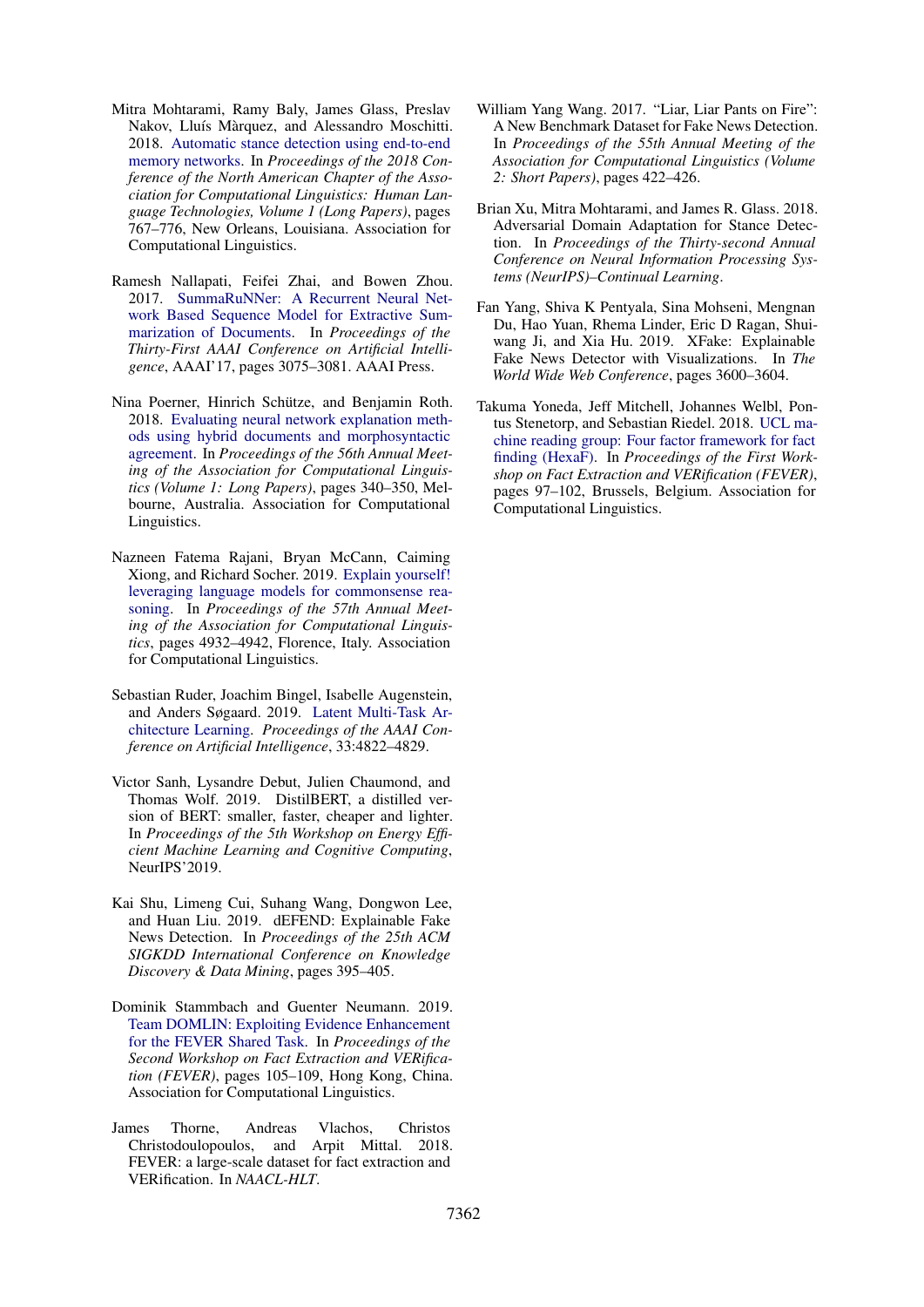# A Appendices

# <span id="page-11-0"></span>A.1 Comparison of different sources of evidence

Table [7](#page-12-0) provides an overview of the ruling comments and the ruling oracles compared to the justification. The high recall in both ROUGE-1 and ROUGE-F achieved by the ruling comments indicates that there is a substantial coverage, i.e. over 70% of the words and long sequences in the justification can be found in the ruling comments. On the other hand, there is a small coverage for the bigrams. Selecting the oracles from all of the ruling sentences increases ROUGE-F1 scores mainly by improving the precision.

# <span id="page-11-1"></span>A.2 Extractive Gold Oracle Examples

Table [8](#page-12-1) presents examples of selected oracles that serve as gold labels during training the extractive summarization model. The three examples represent oracles with different degrees of matching the gold summary. The first row presents an oracle that matches the gold summary with a ROUGE-L F1 score of 60.40 compared to the gold summary. It contains all of the important information from the gold summary and even points precise, not rounded, numbers. The next example has a ROUGE-L F1 score of 43.33, which is close to the average ROUGE-L F1 score for the oracles. The oracle again conveys the main points from the gold justification, thus, being sufficient for the claim's explanation. Finally, the third example is of an oracle with a ROUGE-L F1 score of 25.59. The selected oracle sentences still succeed in presenting the main points from the gold justification, which is at a more detailed level presenting specific findings. The latter might be found as a positive consequence as it presents the particular findings of the journalist that led to selecting the veracity label.

# <span id="page-11-2"></span>A.3 Manual 6-way Veracity Prediction from explanations

The Fleiss'  $\kappa$  agreement for the 6-label manual annotations is: 0.20 on the *Just* explanations, 0.230 on the *Explain-MT* explanations, and 0.333 on the *Explain-Extr* system. Table [9](#page-12-2) represent the results of the manual veracity prediction with six classes.